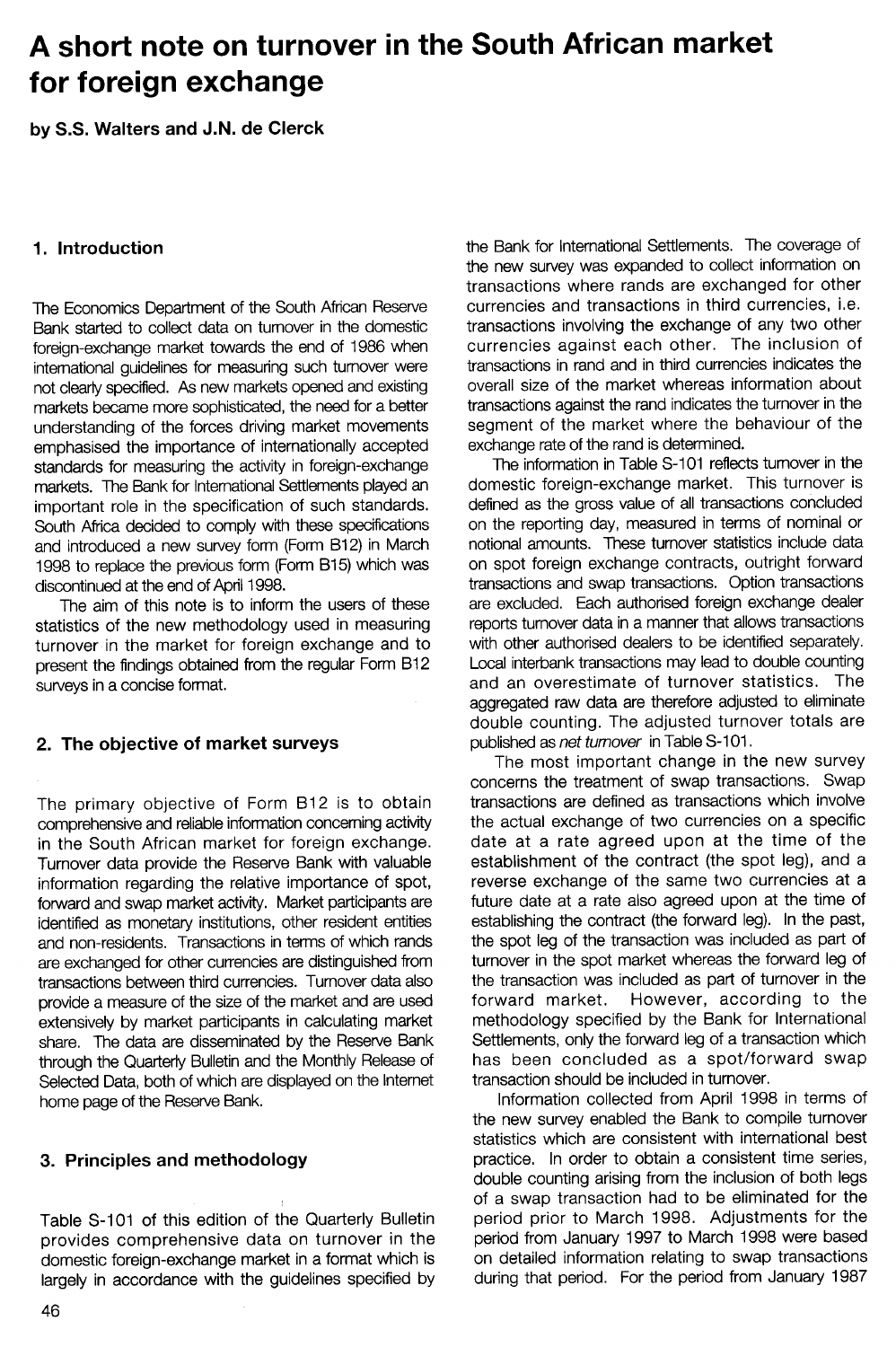to December 1996 it was assumed that turnover in the swap market maintained a fixed ratio to total turnover in the spot and forward markets.

## 4. Main features of the South African market for foreign exchange

As already indicated, the local market for foreign exchange can be divided into the "rand market" and the "third currency market". The rand market is the dominant one, representing almost 80 per cent of total turnover. Of the remaining 20 per cent, about 18½ per cent is conducted between the US dollar and other currencies and 1½ per cent between the German mark and other currencies (see Graph 1).

An analysis of turnover in the rand market by type of participant shows the increasing role that nonresident parties are playing in the South African foreignexchange market (see Graph 2). This is particularly evident during periods when the domestic market is highly volatile, as was the case in the first half of 1996,

### Graph 2: Average net daily turnover in the South African foreign-exchange market by type of transactor



### Graph 1: The composition of the total net average daily turnover in the South African foreignexchange market



April to July 1998

towards the end of 1996 and early in 1997, and again during May to July 1998. The behaviour of resident participants outside the monetary sector is also heavily influenced by volatility in the market for foreign exchange. During periods of a strong depreciation of the rand, resident non-bank entities with an exposure in foreign currency tend to cover themselves so as to contain the cost of future commitments. Accordingly, the value of their involvement in the market increased strongly from an average daily turnover of US\$0,6 billion in 1995 to an average daily turnover of US\$1,4 billion in 1996. In the more stable conditions of 1997 these levels averaged US\$0,7 billion, before increasing again to a level of US\$1,2 billion in June 1998.

Until the middle of 1997, activity in the domestic market for foreign exchange was dominated by transactions in the spot market (see Graph 3). Spot trades are highly standardised transactions in a very liquid market. From the middle of 1997 swap transactions began to overtake spot transactions as the dominant kind of transaction in the market. The main purpose of foreign-exchange swaps is to manage liquidity and currency risk by executing foreign exchange transactions at the most appropriate moment. The need to manage liquidity and reduce currency risk is particularly pressing during times when there are large movements in the exchange rate of a currency. Such situations occurred in South Africa in